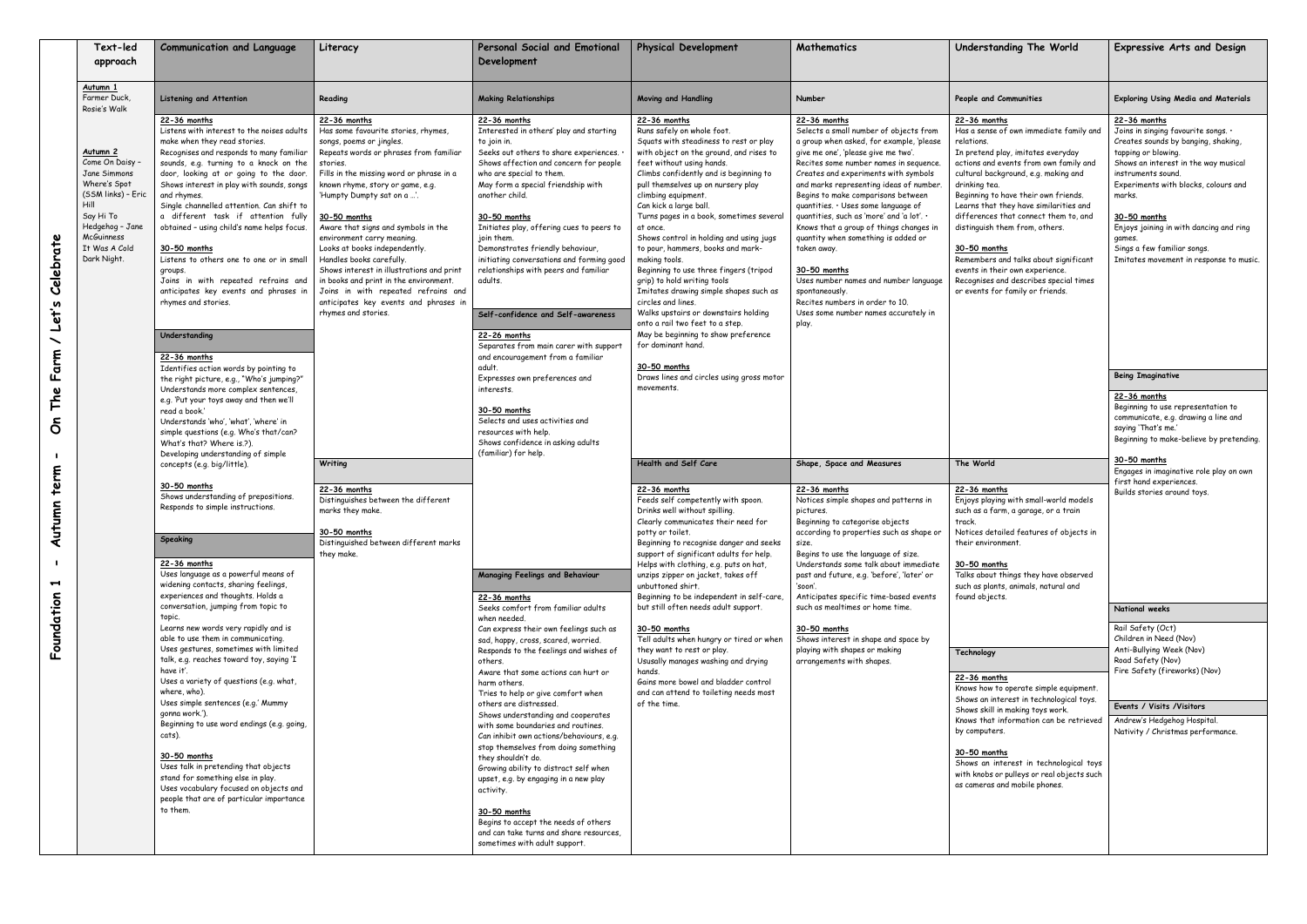| Text-led<br>approach                                                                                                                                                                                                                                                     | <b>Communication and Language</b>                                                                                                                                                                                                                                                                                                                                                                                                                                                                                                                                                                                                                                                                       | Literacy                                                                                                                                                                                                                                                                                                                                                                                                                                                                                                                                                                                                                                                                                                                                                                                                                                                                     | Personal Social and Emotional<br>Development                                                                                                                                                                                                                                                                                                                                                                                                                                                                                                                                                                                                                                                                                                                                                                                                                                                                                                                                                                                                                                                                                                                                                                                                                                                                                                                                                                                                       | <b>Physical Development</b>                                                                                                                                                                                                                                                                                                                                                                                                                                                                                                                                                                                                                                                                                                                                                                                                                                                                                                                                                                                                                                                                   | Mathematics                                                                                                                                                                                                                                                                                                                                                                                                                                                                                                                                                                                                                                                                                                                                                                                                                                                                                                                                                                                                                                                                                                                                                                                                                                                                                                                                                                                                                                                                    | Understanding The World                                                                                                                                                                                                                                                                                                                                                                                                                                                                                                                                                                                                                                                                                | <b>Expressive Arts and Design</b>                                                                                                                                                                                                                                                                                                                                                                                                                                                                                                                                                                                                                                                                                                                                                                                                  |
|--------------------------------------------------------------------------------------------------------------------------------------------------------------------------------------------------------------------------------------------------------------------------|---------------------------------------------------------------------------------------------------------------------------------------------------------------------------------------------------------------------------------------------------------------------------------------------------------------------------------------------------------------------------------------------------------------------------------------------------------------------------------------------------------------------------------------------------------------------------------------------------------------------------------------------------------------------------------------------------------|------------------------------------------------------------------------------------------------------------------------------------------------------------------------------------------------------------------------------------------------------------------------------------------------------------------------------------------------------------------------------------------------------------------------------------------------------------------------------------------------------------------------------------------------------------------------------------------------------------------------------------------------------------------------------------------------------------------------------------------------------------------------------------------------------------------------------------------------------------------------------|----------------------------------------------------------------------------------------------------------------------------------------------------------------------------------------------------------------------------------------------------------------------------------------------------------------------------------------------------------------------------------------------------------------------------------------------------------------------------------------------------------------------------------------------------------------------------------------------------------------------------------------------------------------------------------------------------------------------------------------------------------------------------------------------------------------------------------------------------------------------------------------------------------------------------------------------------------------------------------------------------------------------------------------------------------------------------------------------------------------------------------------------------------------------------------------------------------------------------------------------------------------------------------------------------------------------------------------------------------------------------------------------------------------------------------------------------|-----------------------------------------------------------------------------------------------------------------------------------------------------------------------------------------------------------------------------------------------------------------------------------------------------------------------------------------------------------------------------------------------------------------------------------------------------------------------------------------------------------------------------------------------------------------------------------------------------------------------------------------------------------------------------------------------------------------------------------------------------------------------------------------------------------------------------------------------------------------------------------------------------------------------------------------------------------------------------------------------------------------------------------------------------------------------------------------------|--------------------------------------------------------------------------------------------------------------------------------------------------------------------------------------------------------------------------------------------------------------------------------------------------------------------------------------------------------------------------------------------------------------------------------------------------------------------------------------------------------------------------------------------------------------------------------------------------------------------------------------------------------------------------------------------------------------------------------------------------------------------------------------------------------------------------------------------------------------------------------------------------------------------------------------------------------------------------------------------------------------------------------------------------------------------------------------------------------------------------------------------------------------------------------------------------------------------------------------------------------------------------------------------------------------------------------------------------------------------------------------------------------------------------------------------------------------------------------|--------------------------------------------------------------------------------------------------------------------------------------------------------------------------------------------------------------------------------------------------------------------------------------------------------------------------------------------------------------------------------------------------------------------------------------------------------------------------------------------------------------------------------------------------------------------------------------------------------------------------------------------------------------------------------------------------------|------------------------------------------------------------------------------------------------------------------------------------------------------------------------------------------------------------------------------------------------------------------------------------------------------------------------------------------------------------------------------------------------------------------------------------------------------------------------------------------------------------------------------------------------------------------------------------------------------------------------------------------------------------------------------------------------------------------------------------------------------------------------------------------------------------------------------------|
| Spring 1<br>Rhyming<br>traditional tales;                                                                                                                                                                                                                                | Listening and Attention                                                                                                                                                                                                                                                                                                                                                                                                                                                                                                                                                                                                                                                                                 | Reading                                                                                                                                                                                                                                                                                                                                                                                                                                                                                                                                                                                                                                                                                                                                                                                                                                                                      | <b>Making Relationships</b>                                                                                                                                                                                                                                                                                                                                                                                                                                                                                                                                                                                                                                                                                                                                                                                                                                                                                                                                                                                                                                                                                                                                                                                                                                                                                                                                                                                                                        | Moving and Handling                                                                                                                                                                                                                                                                                                                                                                                                                                                                                                                                                                                                                                                                                                                                                                                                                                                                                                                                                                                                                                                                           | Number                                                                                                                                                                                                                                                                                                                                                                                                                                                                                                                                                                                                                                                                                                                                                                                                                                                                                                                                                                                                                                                                                                                                                                                                                                                                                                                                                                                                                                                                         | People and Communities                                                                                                                                                                                                                                                                                                                                                                                                                                                                                                                                                                                                                                                                                 | <b>Exploring Using Media and Materials</b>                                                                                                                                                                                                                                                                                                                                                                                                                                                                                                                                                                                                                                                                                                                                                                                         |
| Jack and<br>the<br>Beanstalk<br>Red Riding Hood<br>Goldilocks and The<br>Three Bears<br>Three Billy Goats<br>Gruff<br>The Gingerbread<br>Man<br>The Three Little<br>Pigs<br>Going on a Bear<br>Hunt<br>Spring 2<br>Room on a Broom<br>Superworm<br>Jasper's<br>Beanstalk | 30-50 months<br>Listens to others one to one or in small<br>groups when conversations interest them<br>Listens to stories with increasing<br>attention and recall.<br>Joins in with repeated refrains and<br>anticipates key events and phrases in<br>stories and rhymes.<br>Focusing attention - still listen or do but<br>can shift attention.<br>Is able to follow directions (if not<br>intently focused on own choice of<br>activity)<br>Understanding<br>30-50 months<br>Understands use of objects.<br>Shows understanding of prepositions                                                                                                                                                       | 30-50 months<br>Enjoys rhyming and rhythmic activities.<br>Shows awareness of rhyme and<br>alliteration.<br>Recognises rhythm in spoken words.<br>Listens to and joins in with stories and<br>poems, one-to-one and also in small<br>groups.<br>Joins in with repeated refrains and<br>anticipates key events and phrases in<br>rhymes and stories.<br>Beginning to be aware of the way stories<br>are structured.<br>Suggests how the story might end.<br>Listens to stories with increasing<br>attention and recall<br>Describes main story settings, events and<br>principal characters.<br>Shows interest in illustrations and print<br>in books and print in the environment.<br>Recognises familiar words and signs such<br>as own name and advertising logos.<br>Looks at books independently.<br>Handles books carefully.<br>Knows information can be relayed in the | 30-50 months<br>Can play in a group, extending and<br>elaborating play ideas, e.g. building up a<br>role-play activity with other children<br>Initiates play, offering cues to peers to<br>join them<br>Keeps play going by responding to what<br>others are saying or doing.<br>Demonstrates friendly<br>behaviour,<br>initiating conversations and forming good<br>relationships with peers and familiar<br>adults.<br>Self-confidence and Self-awareness<br>30-50 months<br>Can select and use activities and<br>resources with help.<br>Welcomes and values praise for what<br>they have done.<br>Enjoys responsibility of carrying out<br>small tasks.<br>Is more outgoing towards unfamiliar<br>people and more confident in new social<br>situations.<br>Confident to talk to other children when<br>playing, and will communicate freely<br>about own home and community.<br>Shows confidence in asking adults for<br>help<br><b>Managing Feelings and Behaviour</b><br>30-50 months<br>Aware of own feelings, and knows that<br>some actions and words can hurt others'<br>feelings<br>Begins to accept the needs of others<br>and can take turns and share resources,<br>sometimes with support from others.<br>Can usually tolerate delay when needs<br>are not immediately met, and<br>understands wishes may not always be<br>met<br>Can usually adapt behaviour to different<br>events, social situations and changes in<br>routine. | 30-50 months<br>Moves freely and with pleasure and<br>confidence in a range of ways<br>Mounts stairs, steps or climbing<br>equipment using alternate feet.<br>Walks downstairs, two feet to each step<br>while carrying a small object.<br>Runs skilfully and negotiates space<br>successfully, adjusting speed or direction<br>to avoid obstacles.<br>Can stand momentarily on one foot when<br>shown.<br>Can catch a large ball.<br>Draws lines and circles using gross motor<br>movements.<br>Uses one-handed tools and equipment,<br>e.g. makes snips in paper with child<br>scissors.<br>Holds pencil between thumb and two<br>fingers, no longer using whole-hand grasp.<br>Holds pencil near point between first two<br>fingers and thumb and uses it with good<br>control<br>Can copy some letters, e.g. letters from<br>their name.<br>Health and Self Care<br>30-50 months<br>Can tell adults when hungry or tired or<br>when they want to rest or play.<br>Observes the effects of activity on their<br>bodies.<br>Understands that equipment and tools<br>have to be used safely. | 30-50 months<br>Uses some number names and number<br>language spontaneously.<br>Uses some number names accurately in<br>play.<br>Recites numbers in order to 10.<br>Knows that numbers identify how many<br>objects are in a set.<br>Beginning to represent numbers using<br>fingers, marks on paper or pictures<br>Sometimes matches numeral and quantity<br>correctly.<br>Shows curiosity about numbers by<br>offering comments or asking questions.<br>Compares two groups of objects, saying<br>when they have the same number<br>Shows an interest in number problems.<br>Separates a group of three or four<br>objects in different ways, beginning to<br>recognise that the total is still the same.<br>Shows an interest in numerals in the<br>environment<br>Shows an interest in representing<br>numbers. · Realises not only objects, but<br>anything can be counted, including steps,<br>claps or jumps.<br>Shape, Space and Measures<br>30-50 months<br>Shows an interest in shape and space by<br>playing with shapes or making<br>arrangements with objects.<br>Shows awareness of similarities of<br>shapes in the environment.<br>Uses positional language.<br>Shows interest in shape by sustained<br>construction activity or by talking about<br>shapes or arrangements.<br>Shows interest in shapes in the<br>environment.<br>Uses shapes appropriately for tasks.<br>Beginning to talk about the shapes of<br>everyday objects, e.g. 'round' and 'tall'. | 30-50 months<br>Shows interest in the lives of people who<br>are familiar to them.<br>Remembers and talks about significant<br>events from own experiences.<br>Recognises and describes special times or<br>events for family and friends.<br>Shows interest in different occupations<br>and ways of life.<br>Knows some of the things that make<br>them unique and can talk about some of<br>the similarities and differences in<br>relation to friends and family                                                                                                                                                                                                                                    | 30-50 months<br>Enjoys joining in with dancing and ring<br>games. · Sings a few familiar songs<br>Beginning to move rhythmically. Imitates<br>movement in response to music.<br>Taps out simple repeated rhythms.<br>Explores and learns how sounds can be<br>changed.<br>Explores colour and how colours can be<br>changed.<br>Understands that they can use lines to<br>enclose a space, and then begin to use<br>these shapes to represent objects.<br>Beginning to be interested in and<br>describe the texture of things.<br>Uses various construction materials.<br>Beginning to construct, stacking blocks<br>vertically and horizontally, making<br>enclosures and creating spaces.<br>Joins construction pieces together to<br>build and balance. Realises tools can be<br>used for a purpose<br><b>Being Imaginative</b> |
|                                                                                                                                                                                                                                                                          | such as under, on top, behind by carrying<br>out an action or selecting a picture.<br>Responds to simple instructions.<br>Begins to understand why and how<br>questions<br>Speaking<br>30-50 months<br>Beginning to use more complex sentences<br>to link thoughts (e.g. using and, because).<br>Can retell a simple past event in correct<br>order (e.g. went down slide, hurt finger).<br>Uses talk to connect ideas, explain what<br>is happening and anticipate what might<br>happen next, recall and relive past<br>experiences.<br>Questions why things happen and gives<br>explanations. Asks e.g. who, what, when,<br>how. . Uses a range of tenses (e.g. play,<br>playing, will play, played). | form of print.<br>Holds books the correct way up and turns<br>pages.<br>Knows that print carries meaning and, in<br>English, is read from left to right and top<br>to bottom.<br>Writing<br>30-50 months<br>Sometimes gives meaning to marks as<br>they draw and paint.<br>Ascribes meaning to marks that they<br>see in different places.<br>Begins to see sounds from their own<br>names in other words.<br>Understands 'sentences' have a beginning<br>and an end.                                                                                                                                                                                                                                                                                                                                                                                                        |                                                                                                                                                                                                                                                                                                                                                                                                                                                                                                                                                                                                                                                                                                                                                                                                                                                                                                                                                                                                                                                                                                                                                                                                                                                                                                                                                                                                                                                    |                                                                                                                                                                                                                                                                                                                                                                                                                                                                                                                                                                                                                                                                                                                                                                                                                                                                                                                                                                                                                                                                                               |                                                                                                                                                                                                                                                                                                                                                                                                                                                                                                                                                                                                                                                                                                                                                                                                                                                                                                                                                                                                                                                                                                                                                                                                                                                                                                                                                                                                                                                                                | The World<br>30-50 months<br>Comments and asks questions about<br>aspects of their familiar world such as<br>places where they live or the natural<br>world.<br>Talks about some of the things they have<br>observed such as plants, animals, natural<br>and found objects.<br>Talks about why things happen and how<br>things work.<br>Develops an understanding of growth and<br>decay and changes over time.<br>Shows care and concern for living things<br>and the environment.<br>Technology<br>30-50 months<br>Knows how to operate simple equipment.<br>Shows an interest in technological toys.<br>Shows skill in making toys work.<br>Knows that information can be retrieved<br>by computers | 30-50 months<br>Developing preferences for forms of<br>expression.<br>Uses movement to express feelings.<br>Creates movement in response to music.<br>Sings to self and makes up simple songs.<br>Makes up rhythms.<br>Notices what adults do, imitating what is<br>observed and then doing it spontaneously<br>when the adult is not there. Engages in<br>imaginative role-play based on own first-<br>hand experiences.<br>Builds stories around toys, e.g. farm<br>animals needing rescue from an armchair<br>cliff'.<br>Uses available resources to create props<br>to support role-play.<br>Captures experiences and responses<br>with a range of media, such as music,<br>dance and paint and other materials or<br>words.                                                                                                   |
|                                                                                                                                                                                                                                                                          |                                                                                                                                                                                                                                                                                                                                                                                                                                                                                                                                                                                                                                                                                                         |                                                                                                                                                                                                                                                                                                                                                                                                                                                                                                                                                                                                                                                                                                                                                                                                                                                                              |                                                                                                                                                                                                                                                                                                                                                                                                                                                                                                                                                                                                                                                                                                                                                                                                                                                                                                                                                                                                                                                                                                                                                                                                                                                                                                                                                                                                                                                    |                                                                                                                                                                                                                                                                                                                                                                                                                                                                                                                                                                                                                                                                                                                                                                                                                                                                                                                                                                                                                                                                                               |                                                                                                                                                                                                                                                                                                                                                                                                                                                                                                                                                                                                                                                                                                                                                                                                                                                                                                                                                                                                                                                                                                                                                                                                                                                                                                                                                                                                                                                                                |                                                                                                                                                                                                                                                                                                                                                                                                                                                                                                                                                                                                                                                                                                        | National weeks                                                                                                                                                                                                                                                                                                                                                                                                                                                                                                                                                                                                                                                                                                                                                                                                                     |
|                                                                                                                                                                                                                                                                          |                                                                                                                                                                                                                                                                                                                                                                                                                                                                                                                                                                                                                                                                                                         |                                                                                                                                                                                                                                                                                                                                                                                                                                                                                                                                                                                                                                                                                                                                                                                                                                                                              |                                                                                                                                                                                                                                                                                                                                                                                                                                                                                                                                                                                                                                                                                                                                                                                                                                                                                                                                                                                                                                                                                                                                                                                                                                                                                                                                                                                                                                                    |                                                                                                                                                                                                                                                                                                                                                                                                                                                                                                                                                                                                                                                                                                                                                                                                                                                                                                                                                                                                                                                                                               |                                                                                                                                                                                                                                                                                                                                                                                                                                                                                                                                                                                                                                                                                                                                                                                                                                                                                                                                                                                                                                                                                                                                                                                                                                                                                                                                                                                                                                                                                |                                                                                                                                                                                                                                                                                                                                                                                                                                                                                                                                                                                                                                                                                                        | Drugs / Red Ribbon Day (Jan)<br>Internet Safety (Feb)<br>Chinese New Year 12 <sup>th</sup> Feb 2021<br>Events / Visits / Visitors<br>Goldilocks and The Three Bears video<br>performance for classes.<br>Spring bulb / sunflower seed planting in<br>preparation to sell in the summer term.                                                                                                                                                                                                                                                                                                                                                                                                                                                                                                                                       |